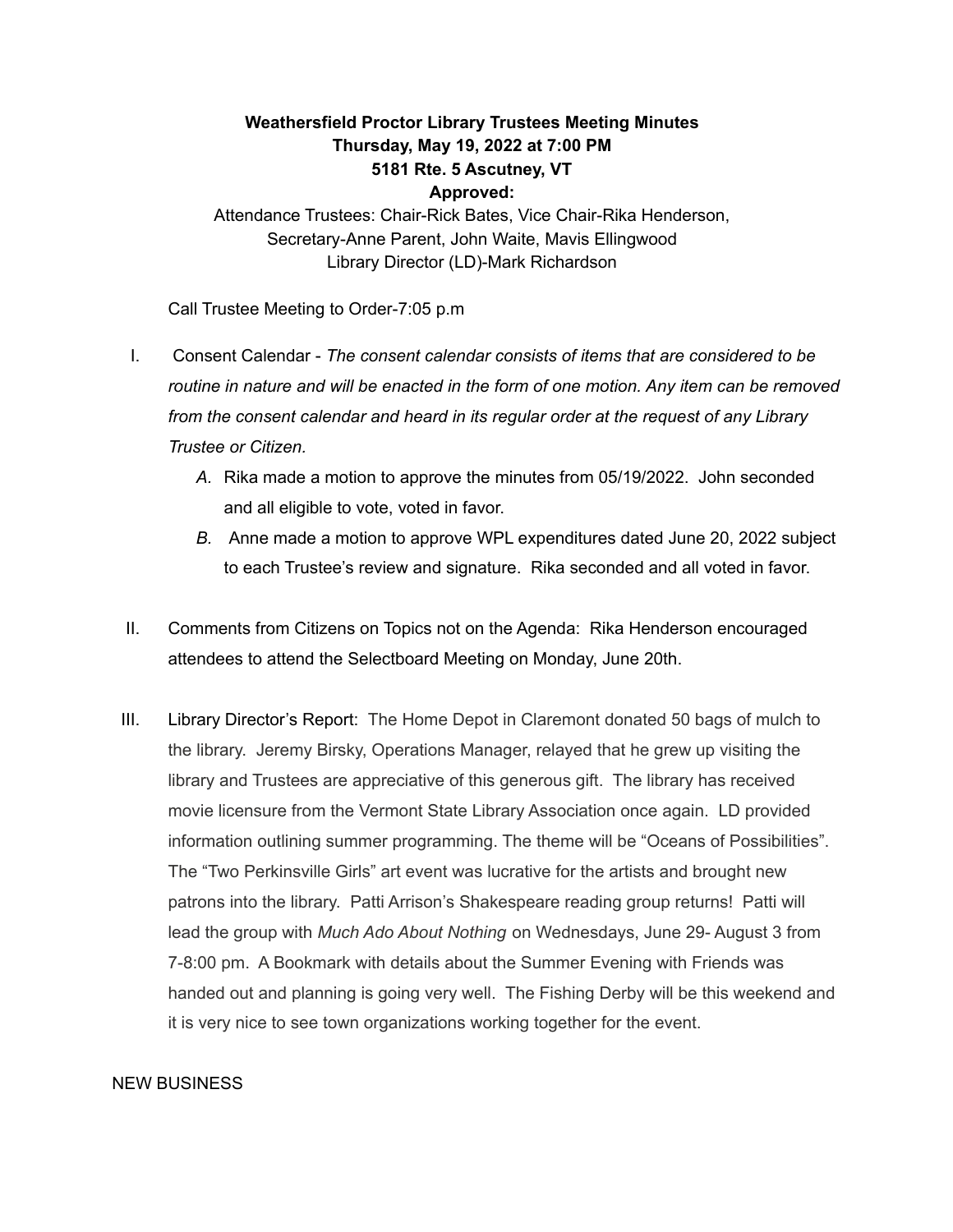- a. ARPA Funds:LD Mark reported on the status of the first round of ARPA funding. The scanner model available is slightly different and is resulting in leftover funds. He is working to spend down the difference.
- b. Chroma contribution: Mavis and Rick to draft letter to generate match for Chroma gift. Trustees to work with the Town Office to get address lists. Brainstorming to consider outreach as the letter gets drafted and refined.
- c. Richardson Book Donation: Gary and Dorothy Richardson's children, Andrew and Robin Richardson, had reached out to John to assist them in dismantling their estate. Upon seeing their collection, he recommended connecting with the library to consider donating some of their collection. LD Mark was able to meet with the family and transport books to the library. Patti Arrison to be consulted for the appraisal of the books for the family. Trustees thank the Richardson Family for this donation.
- d. Grounds Maintenance:LD Mark relayed that the Town's contract for Grounds Maintenance is currently out to bid. In the meantime, fellow Trustees thank Chair Rick for mowing (picnic table and all!) Patrons are noting how nice the grounds look at the library.
- e. Youth Librarian appreciation event: Trustees to determine a Wednesday or Saturday to gather to celebrate Glenna's achievements. We are all looking forward to it!

## Old Business

- *A.* Expansion updates Trustees reviewed Invitation to Bid letter. Expected timeline to solicit bids will be August/September, 2022. LD Mark and Rick to proceed with applying for the Educational Facilities Grant with an anticipated ask of \$25,000. Kelly Murphy assisted the Trustees in applying for this same grant in a prior building project and that application, along with the schematics, will be helpful in completing this one. Trustees continue to look for specialty grants that may help with this project and other library needs.
- *B.* Library programming updates See Library Director's report. Lots of great programming is happening!
- *C.* Seed library: LD Mark reported that patrons continue to just love rooting through the seed bin and it has been a bizarre booming success. Trustees to brainstorm how to capture photographs of plants born from the WPL seed library during growing season 2023. Perhaps potential to have an event.